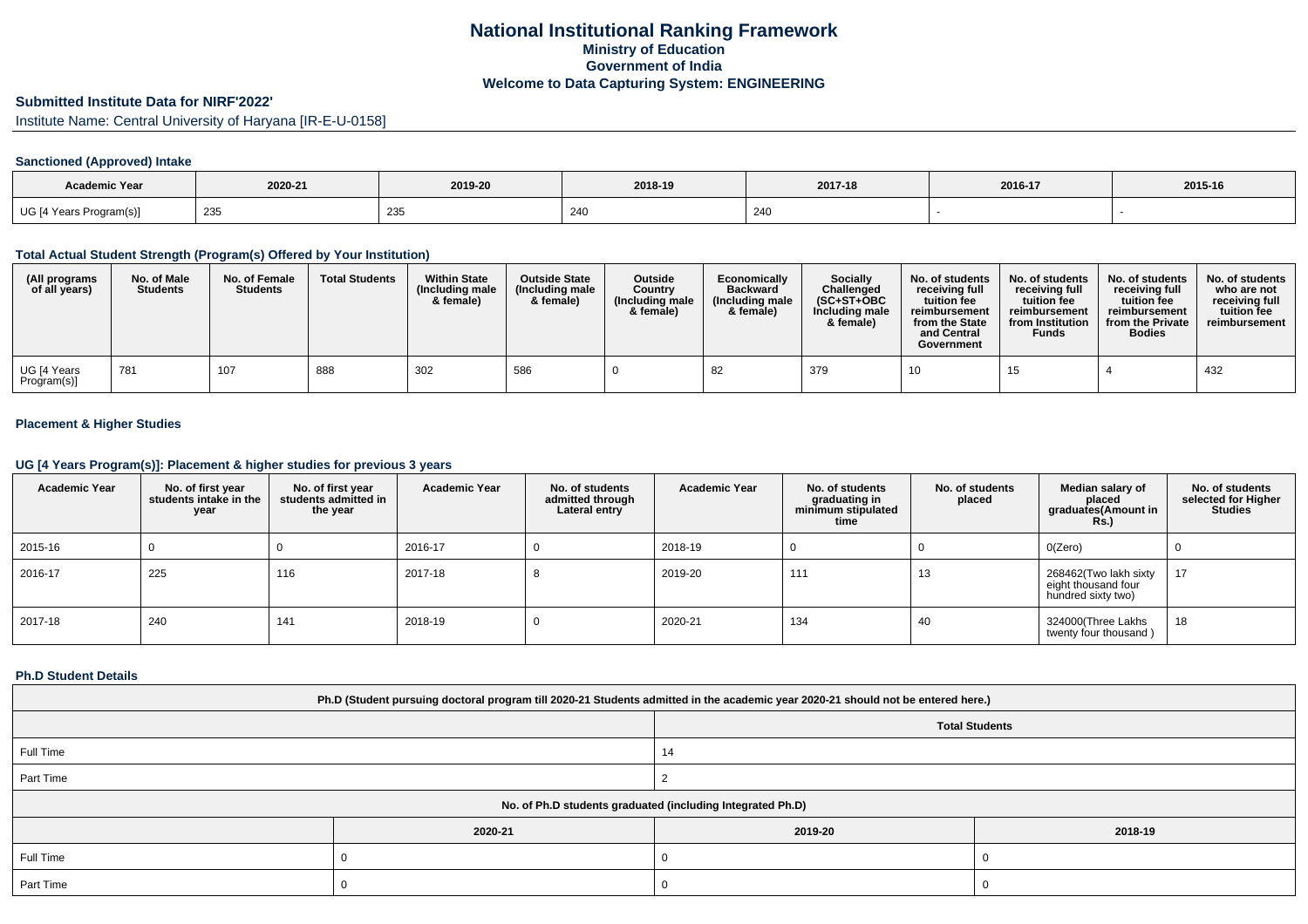### **Financial Resources: Utilised Amount for the Capital expenditure for previous 3 years**

| <b>Academic Year</b>                                                                                                                                                                      | 2020-21                                                                | 2019-20                                                                                    | 2018-19                                                                            |  |  |  |  |  |
|-------------------------------------------------------------------------------------------------------------------------------------------------------------------------------------------|------------------------------------------------------------------------|--------------------------------------------------------------------------------------------|------------------------------------------------------------------------------------|--|--|--|--|--|
|                                                                                                                                                                                           | <b>Utilised Amount</b>                                                 | <b>Utilised Amount</b>                                                                     | <b>Utilised Amount</b>                                                             |  |  |  |  |  |
| Annual Capital Expenditure on Academic Activities and Resources (excluding expenditure on buildings)                                                                                      |                                                                        |                                                                                            |                                                                                    |  |  |  |  |  |
| Library (Books, Journals and e-Resources only)                                                                                                                                            | 730758 (Seven lakh thirty thousand seven hundred and fifty<br>eight)   | 1212379 (Twelve lakhs twelve thousand three hundred and<br>seventy nine)                   | 727442 (Seven lakh twenty seven thousand four hundred and<br>forty two)            |  |  |  |  |  |
| New Equipment and software for Laboratories                                                                                                                                               | 5050386 (Fifty lakh fifty thousand three hundred and eighty six)       | 28263794 (Two crore eighty two lakh sixty three thousand<br>seven hundred and ninety four) | 6875783 (Sixty eight lakh seventy five thousand seven hundred<br>and eighty three) |  |  |  |  |  |
| <b>Engineering Workshops</b>                                                                                                                                                              | 146000 (One lakh and forty six thousand)                               | 4550000 (Forty five lakh and fifty thousand only)                                          | 200000 (Two lakh)                                                                  |  |  |  |  |  |
| Other expenditure on creation of Capital Assets (For setting up<br>classrooms, seminar hall, conference hall, library, Lab, Engg<br>workshops excluding expenditure on Land and Building) | 344653 (Three lakh forty four thousand six hundred and fifty<br>three) | 3277261 (Thirty two lakh seventy seven thousand two hundred<br>and sixty one)              | 780738 (Seven lakh eighty thousand seven hundred and thirty<br>eight)              |  |  |  |  |  |

### **Financial Resources: Utilised Amount for the Operational expenditure for previous 3 years**

| Academic Year                                                                                                                                                                                   | 2020-21                                                                | 2019-20                                                                               | 2018-19                                                                  |  |  |  |  |  |
|-------------------------------------------------------------------------------------------------------------------------------------------------------------------------------------------------|------------------------------------------------------------------------|---------------------------------------------------------------------------------------|--------------------------------------------------------------------------|--|--|--|--|--|
|                                                                                                                                                                                                 | <b>Utilised Amount</b>                                                 | <b>Utilised Amount</b>                                                                | <b>Utilised Amount</b>                                                   |  |  |  |  |  |
| <b>Annual Operational Expenditure</b>                                                                                                                                                           |                                                                        |                                                                                       |                                                                          |  |  |  |  |  |
| Salaries (Teaching and Non Teaching staff)                                                                                                                                                      | 42166080 (Four crore twenty one lakh sixty six thousand and<br>eighty) | 11564822 (One crore fifteen lakh sixty four thousand eight<br>hundred and twenty two) | 5214461 (Fifty two lakh fourteen thousand four hundred and<br>sixty one) |  |  |  |  |  |
| Maintenance of Academic Infrastructure or consumables and<br>other running expenditures (excluding maintenance of hostels<br>and allied services, rent of the building, depreciation cost, etc) | 399500 (Three lakh ninety nine thousand and five hundred)              | 425000 (Four lakh twenty five thousand)                                               | 380000 (Three lakh eighty thousand)                                      |  |  |  |  |  |
| Seminars/Conferences/Workshops                                                                                                                                                                  | 16000 (Sixteen thousand)                                               | 1208404 (Twelve lakh eight thousand four hundred and four)                            | 399401 (Three lakh ninety nine thousand four hundred and<br>one)         |  |  |  |  |  |

**IPR**

| Calendar year            | 2020 | 2019 | 2018 |
|--------------------------|------|------|------|
| No. of Patents Published |      |      |      |
| No. of Patents Granted   |      |      |      |

### **Sponsored Research Details**

| <b>Financial Year</b>                    | 2020-21      | 2019-20 | 2018-19 |
|------------------------------------------|--------------|---------|---------|
| Total no. of Sponsored Projects          |              |         |         |
| Total no. of Funding Agencies            |              |         |         |
| Total Amount Received (Amount in Rupees) | 160000       |         |         |
| Amount Received in Words                 | Sixteen lakh | Zero    | Zero    |

## **Consultancy Project Details**

| Financial Year | 2020-21 | $-2222 - 222$<br>2019-20 | 2018-19 |
|----------------|---------|--------------------------|---------|
|----------------|---------|--------------------------|---------|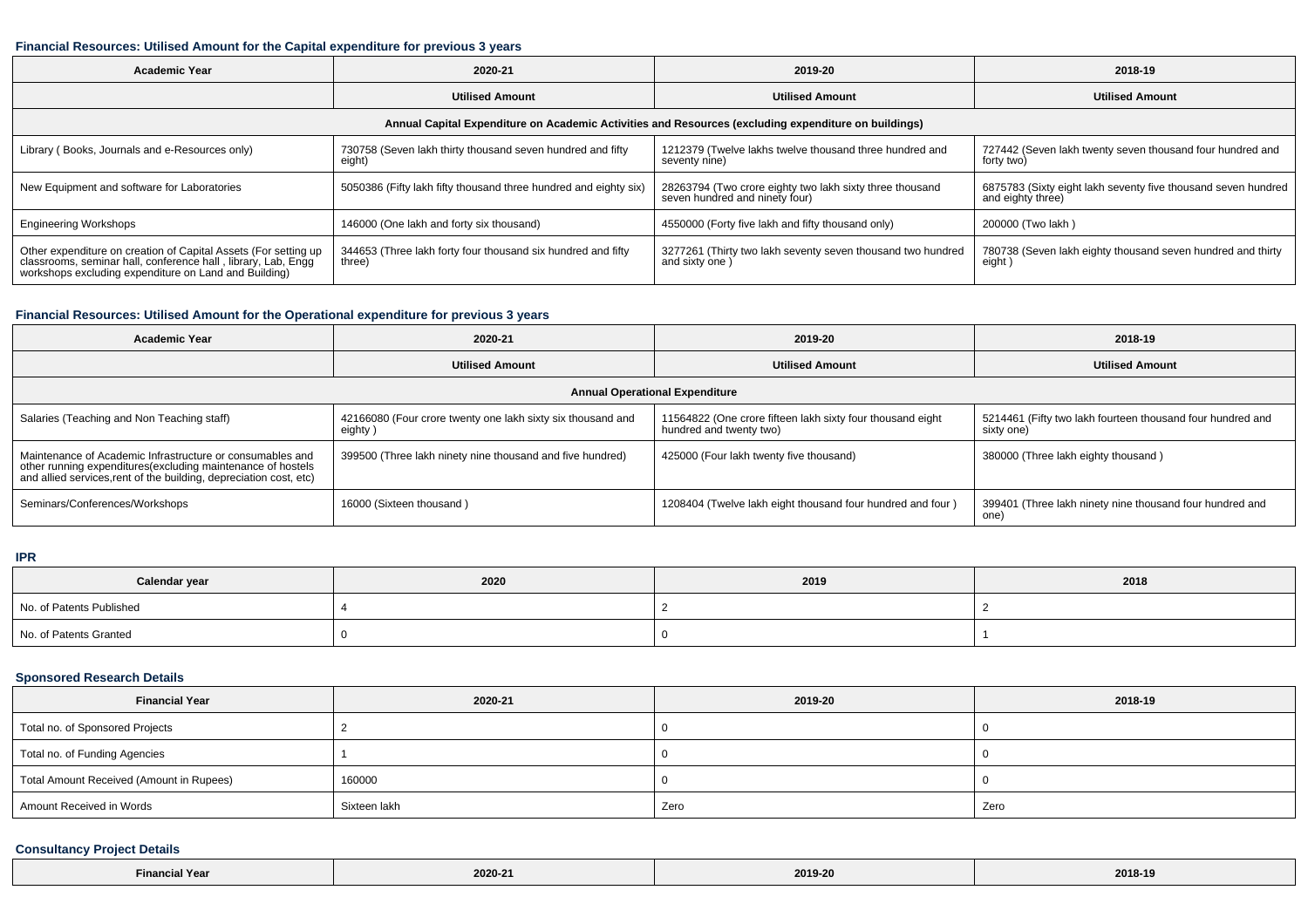| Total no. of Consultancy Projects        |                           |      |      |
|------------------------------------------|---------------------------|------|------|
| Total no. of Client Organizations        |                           |      |      |
| Total Amount Received (Amount in Rupees) | 530000                    |      |      |
| Amount Received in Words                 | Five lakh thirty thousand | Zero | Zero |

## **PCS Facilities: Facilities of physically challenged students**

| 1. Do your institution buildings have Lifts/Ramps?                                                                                                         | Yes, more than 40% of the buildings |
|------------------------------------------------------------------------------------------------------------------------------------------------------------|-------------------------------------|
| 2. Do your institution have provision for walking aids, including wheelchairs and transportation from one building to another for<br>handicapped students? | Yes                                 |
| 3. Do your institution buildings have specially designed toilets for handicapped students?                                                                 | Yes, more than 40% of the buildings |

### **Faculty Details**

| Srno           | Name                  | Age | Designation                | Gender | Qualification                 | <b>Experience (In</b><br>Months) | <b>Currently working</b><br>with institution? | <b>Joining Date</b> | <b>Leaving Date</b>      | <b>Association type</b> |
|----------------|-----------------------|-----|----------------------------|--------|-------------------------------|----------------------------------|-----------------------------------------------|---------------------|--------------------------|-------------------------|
| 1              | Phool Singh           | 39  | Associate Professor        | Male   | Ph.D                          | 172                              | Yes                                           | 21-08-2018          | $\sim$                   | Regular                 |
| $\overline{2}$ | Dr Amit Kumar         | 38  | <b>Assistant Professor</b> | Male   | Ph.D                          | 112                              | Yes                                           | 28-01-2020          | $\sim$                   | Regular                 |
| 3              | Rajesh Kumar<br>Dubey | 46  | Associate Professor        | Male   | Ph.D                          | 227                              | Yes                                           | 21-08-2018          | $\sim$                   | Regular                 |
| 4              | Ajay Kumar Bansal     | 42  | Professor                  | Male   | Ph.D                          | 252                              | Yes                                           | 13-08-2018          | $\sim$                   | Regular                 |
| 5              | Sumit                 | 33  | <b>Assistant Professor</b> | Male   | Ph.D                          | 74                               | Yes                                           | 09-01-2020          | $\sim$                   | Regular                 |
| 6              | Manish Kumar          | 36  | <b>Assistant Professor</b> | Male   | Ph.D                          | 52                               | Yes                                           | 10-01-2020          | $\sim$                   | Regular                 |
|                | Shammi Mehra          | 38  | <b>Assistant Professor</b> | Male   | MTech(Printing<br>Technology) | 96                               | Yes                                           | 16-12-2019          | $\sim$                   | Regular                 |
| 8              | Kalpana Chouhan       | 37  | <b>Assistant Professor</b> | Female | Ph.D                          | 102                              | Yes                                           | 16-01-2020          | $\sim$                   | Regular                 |
| 9              | Munish Manas          | 34  | <b>Assistant Professor</b> | Male   | Ph.D                          | 73                               | Yes                                           | 13-01-2020          | $\sim$                   | Regular                 |
| 10             | Muralidhar Nayak      | 34  | <b>Assistant Professor</b> | Male   | Ph.D                          | 36                               | Yes                                           | 15-01-2020          | $\sim$                   | Regular                 |
| 11             | Rakesh Kumar          | 38  | Associate Professor        | Male   | Ph.D                          | 201                              | Yes                                           | 19-02-2020          | $\sim$                   | Regular                 |
| 12             | Vishal Passricha      | 35  | <b>Assistant Professor</b> | Male   | Ph.D                          | 75                               | Yes                                           | 13-02-2020          | $\sim$                   | Regular                 |
| 13             | Kalpana Chauhan       | 42  | Associate Professor        | Female | Ph.D                          | 162                              | Yes                                           | 18-09-2018          | $\overline{\phantom{a}}$ | Regular                 |
| 14             | Anant Rajee Bara      | 32  | Assistant Professor        | Male   | M.Tech                        | 24                               | Yes                                           | 13-02-2020          | $\sim$                   | Regular                 |
| 15             | Manish Kumar          | 32  | Assistant Professor        | Male   | Ph.D                          | 18                               | No                                            | 12-02-2020          | 08-11-2021               | Regular                 |
| 16             | Benay Kumar Ray       | 36  | <b>Assistant Professor</b> | Male   | Ph.D                          | 34                               | Yes                                           | 19-02-2020          | $\sim$                   | Regular                 |
| 17             | Sandeep Boora         | 33  | <b>Assistant Professor</b> | Male   | M.Tech                        | 130                              | Yes                                           | 01-01-2020          | $\sim$                   | Regular                 |
| 18             | <b>Tarun Singh</b>    | 35  | <b>Assistant Professor</b> | Male   | M.Tech                        | 99                               | Yes                                           | 16-12-2019          | $\sim$                   | Regular                 |
| 19             | Anil                  | 33  | <b>Assistant Professor</b> | Male   | M.Tech                        | 84                               | Yes                                           | 16-12-2019          | $\sim$                   | Regular                 |
| 20             | Nishan Singh          | 32  | <b>Assistant Professor</b> | Male   | M.Tech                        | 60                               | Yes                                           | 14-08-2019          | $\sim$                   | Adhoc / Contractual     |
| 21             | Preety Kumari         | 28  | <b>Assistant Professor</b> | Female | <b>NET</b>                    | 36                               | Yes                                           | 22-01-2020          | $\overline{a}$           | Regular                 |